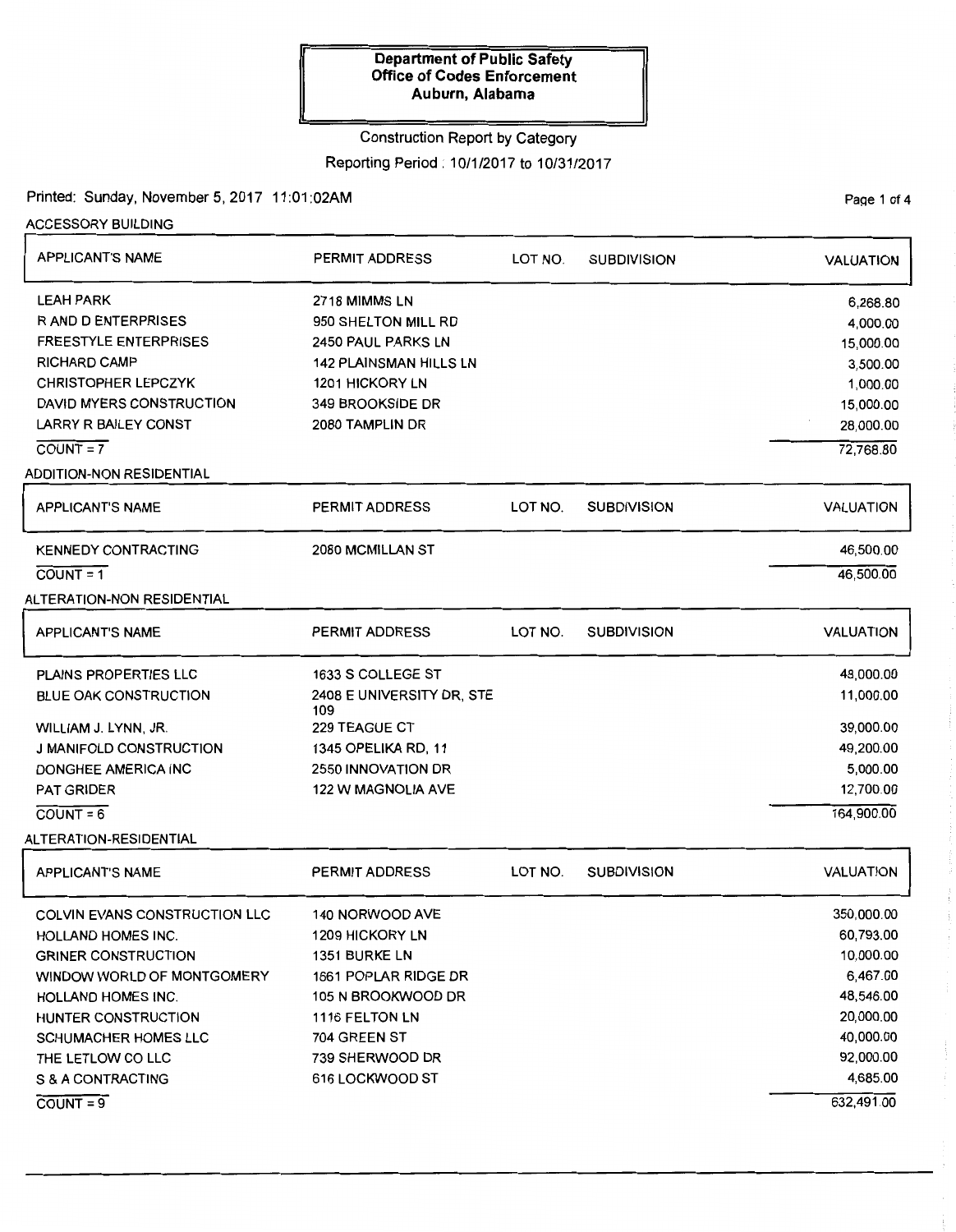### Construction Report by Category

Reporting Period: 10/1/2017 to 10/31/2017

Page 2 of 4

Printed: Sunday, November 5, 2017 11:01:02AM

AMUSEMENT/SOCIAURECREATIONAL

| <b>APPLICANT'S NAME</b>                                | PERMIT ADDRESS             | LOT NO. | <b>SUBDIVISION</b> | <b>VALUATION</b> |
|--------------------------------------------------------|----------------------------|---------|--------------------|------------------|
| <b>HUGHES POOLS</b>                                    | 2146 PRESERVE DR           |         |                    | 26,000.00        |
| <b>HUGHES POOLS</b>                                    | 339 SHELL TOOMER PKWY      |         |                    | 51,600.00        |
| $COUNT = 2$                                            |                            |         |                    | 77,600.00        |
| OFFICE/BANK/PROFESSIONAL                               |                            |         |                    |                  |
| <b>APPLICANT'S NAME</b>                                | PERMIT ADDRESS             | LOT NO. | <b>SUBDIVISION</b> | <b>VALUATION</b> |
| <b>WB CONSTRUCTION</b>                                 | <b>1827 OPELIKA RD</b>     |         |                    | 1,000,000.00     |
| JOHNSONKREIS CONSTRUCTION CO INC 1103 NORTH DONAHUE DR |                            |         |                    | 1,900,000.00     |
| $COUNT = 2$                                            |                            |         |                    | 2,900,000.00     |
| ROOFING-RESIDENTIAL                                    |                            |         |                    |                  |
| <b>APPLICANT'S NAME</b>                                | PERMIT ADDRESS             | LOT NO. | <b>SUBDIVISION</b> | <b>VALUATION</b> |
| <b>SUPERIOR ROOFING</b>                                | 1281 SWEETWOOD CIR         |         |                    | 13,600.00        |
| <b>HOLLAND HOMES INC.</b>                              | 771 MILLERS POINT RD       |         |                    | 19,526.00        |
| <b>SUPERIOR ROOFING</b>                                | 2045 S EVERGREEN DR        |         |                    | 8,125.00         |
| <b>CAM CONTRACTING</b>                                 | <b>1842 QUAIL HOLLOW</b>   |         |                    | 9,600.00         |
| APEX ROOFING AND RESTORATION                           | 2200 MT VERNON LN          |         |                    | 9,650.74         |
| <b>SUPERIOR ROOFING</b>                                | 877 TACOMA DR              |         |                    | 6,140.00         |
| <b>SUPERIOR ROOFING</b>                                | 1138 GENTRY DR             |         |                    | 6,035.00         |
| <b>MCCRORY CONSTRUCTION CO., LLC</b>                   | 1947 ROSIE ST              |         |                    | 4,000.00         |
| <b>CARPENTRY ETC</b>                                   | 1127 E MAGNOLIA AVE        |         |                    | 1,000.00         |
| <b>SUPERIOR ROOFING</b>                                | <b>1825 WIRE RD</b>        |         |                    | 3,885.00         |
| <b>SUPERIOR ROOFING</b>                                | 572 SHERWOOD DR            |         |                    | 5,600.00         |
| JONATHAN COLLEY                                        | 1006 BIRCH CIR             |         |                    | 1,500.00         |
| <b>COOPER'S HOME IMPROVEMENT</b>                       | 762 N COLLEGE ST           |         |                    | 5,000.00         |
| SUPERIOR ROOFING                                       | <b>137 SHELTON MILL RD</b> |         |                    | 7,235.00         |
| <b>SUPERIOR ROOFING</b>                                | 1795 LAUREN LN             |         |                    | 9,487.00         |
| ALL-V ROOFING & RESTORATION                            | 995 BIRCH CT               |         |                    | 4,250.00         |
| <b>SUPERIOR ROOFING</b>                                | <b>134 TOOMER ST</b>       |         |                    | 7,030.00         |
| TRIPLE B CONSTRUCTION                                  | 2328 S COLLEGE ST          |         |                    | 49,872.12        |
| $COUNT = 18$                                           |                            |         |                    | 171,535.86       |
| SINGLE FAMILY HOUSE-ATTACHED                           |                            |         |                    |                  |
| <b>APPLICANT'S NAME</b>                                | <b>PERMIT ADDRESS</b>      | LOT NO. | <b>SUBDIVISION</b> | <b>VALUATION</b> |
| TOLAND CONSTRUCTION                                    | 2300 PAM CIR               | 285     | <b>MIMMS TRAIL</b> | 257,507.39       |
| <b>TOLAND CONSTRUCTION</b>                             | <b>2304 PAM CIR</b>        | 286     | <b>MIMMS TRAIL</b> | 239,094.89       |
| TOLAND CONSTRUCTION                                    | 2308 PAM CIR               | 287     | <b>MIMMS TRAIL</b> | 239,094.89       |
| TOLAND CONSTRUCTION                                    | 2312 PAM CIR               | 288     | <b>MIMMS TRAIL</b> | 257,507.39       |
| $\overline{COUNT} = 4$                                 |                            |         |                    | 993,204.56       |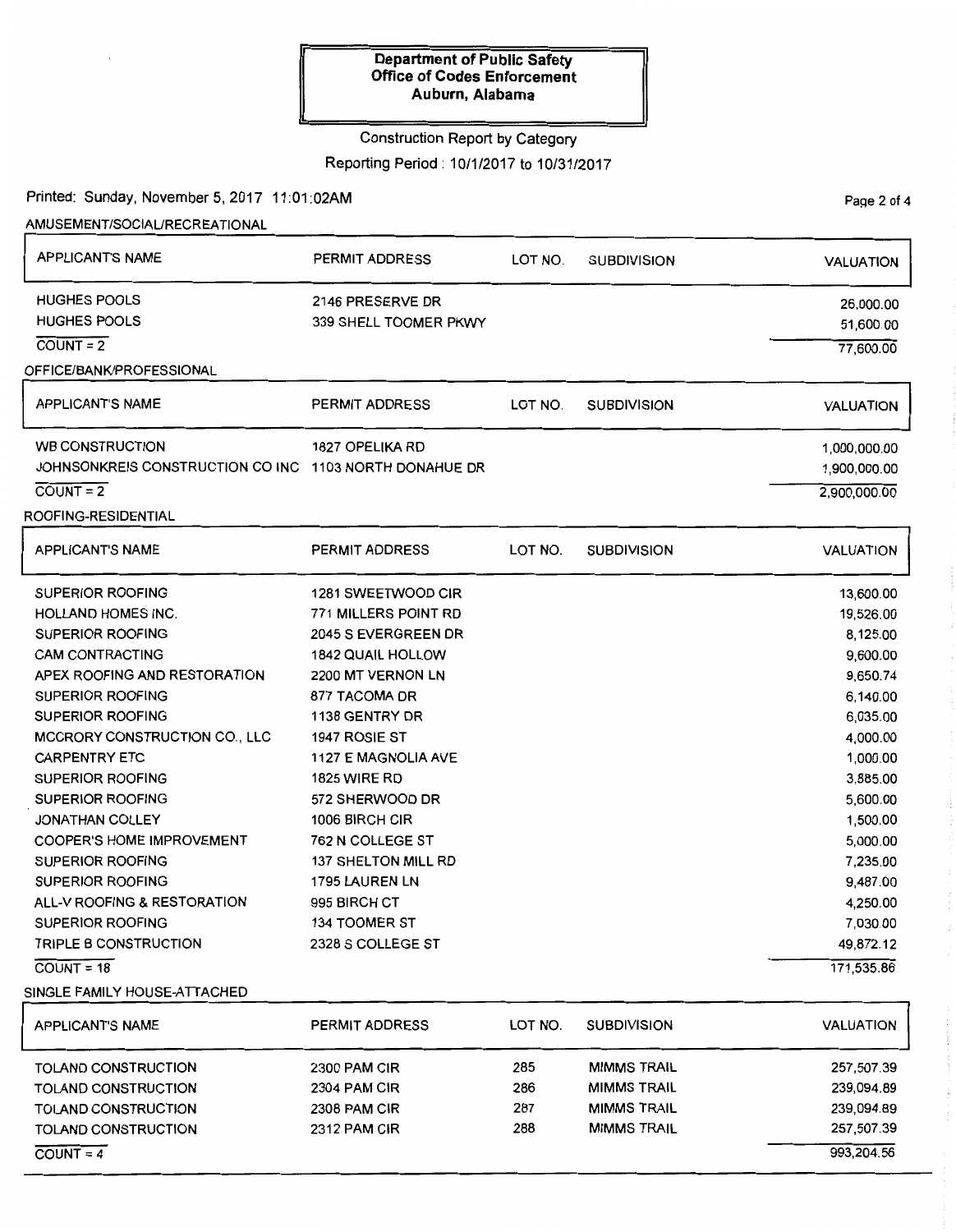# Construction Report by Category

Reporting Period: 10/1/2017 to 10/31/2017

## Printed: Sunday, November 5, 2017 11:01:02AM

SINGLE FAMILY HOUSE-DETACHED

| <b>APPLICANT'S NAME</b>               | PERMIT ADDRESS             | LOT NO.        | <b>SUBDIVISION</b>           | <b>VALUATION</b> |
|---------------------------------------|----------------------------|----------------|------------------------------|------------------|
| DAVID CRUM CONSTRUCTION, INC.         | 380 BENTLEY CT             | 67             | <b>WHITE OAKS</b>            | 644,830.38       |
| <b>BLACK OAK CONSTRUCTION, LLC</b>    | 1765 KENAI PASS            | 208            | <b>SOLAMERE</b>              | 340,351.92       |
| DILWORTH DEVELOPMENT                  | 978 ANDREWS AVE            | 196            | YARBROUGH FARMS - THE PARC   | 265,996.85       |
| SAGE COMPANY LLC                      | 845 DAKOTA DR              | 14A            | <b>DAKOTA</b>                | 542,524.00       |
| <b>SCHUMACHER HOMES LLC</b>           | 1206 TOWN CREEK DR         | 2              | <b>TOWN CREEK</b>            | 401,000.00       |
| <b>RIDGE CREST PROPERTIES LLC</b>     | 1186 FALLS CREST PL        | 77             | YARBROUGH FARMS PH II        | 425,577.00       |
| DILWORTH DEVELOPMENT                  | 1733 GLENDALE CT           | 78             | <b>EAST LAKE SUBDIVISION</b> | 511,829.91       |
| <b>LAGASSE CONSTRUCTION</b>           | 341 W DRAKE AVE            |                |                              | 280,374.94       |
| <b>STONE MARTIN BUILDERS</b>          | 2298 SNOWSHILL LN          | 92             | THE OAKS AT COTSWOLD         | 203,506.71       |
| <b>STONE MARTIN BUILDERS</b>          | 779 MONROE DR              | 8              | THE OAKS AT COTSWOLD         | 401,149.65       |
| STONE MARTIN BUILDERS                 | 781 MONROE DR              | $\overline{7}$ | THE OAKS AT COTSWOLD         | 422,405.07       |
| STONE MARTIN BUILDERS                 | 777 MONROE DR              | 9              | THE OAKS AT COTSWOLD         | 372,917.08       |
| <b>STONE MARTIN BUILDERS</b>          | 2197 WATTS WAY             | 24             | THE OAKS AT COTSWOLD         | 363,826.26       |
| TOLAND CONSTRUCTION                   | 1654 HERON PT              | 127            | MOORES MILL GOLF 4TH         | 581,839.94       |
| <b>EASTBROOK HOMES</b>                | 2097 COVEY DR              | 346            | <b>PRESERVE</b>              | 280,640.00       |
| <b>DEAN SPRATLIN CONSTRUCTION INC</b> | 343 DENSON DR              | 22             | <b>GLENN HAVEN</b>           | 404,335.77       |
| <b>EASTBROOK HOMES</b>                | <b>2712 BRIGHTON LN</b>    | 192            | <b>MIMMS TRAIL</b>           | 289,022.00       |
| ELITE HOMES OF EAST ALABAMA           | 3299 CANNON LN             | 1              | <b>BILTMORE FARMS</b>        | 363,790.98       |
| <b>GRAYHAWK HOMES, INC</b>            | 1207 WEATHERFORD ST        | 14             | <b>GROVE HILL</b>            | 258,364.70       |
| DILWORTH DEVELOPMENT                  | 1020 FALCONER DR           | 166            | <b>THE PARC</b>              | 276,795.57       |
| TOLAND CONSTRUCTION                   | 2392 RUTLAND RD            | 265            | <b>MIMMS TRAIL</b>           | 291,763.50       |
| <b>HARRIS DOYLE HOMES</b>             | <b>1189 SOUTHRIDGE CT</b>  | 16             | <b>CYPRESS POINT</b>         | 290,407.25       |
| DAVID ACTON BUILDING CORPORATION      | 2083 MOHICAN LN            | 156            | <b>PRESERVE</b>              | 293,318.17       |
| <b>DESIGNSCAPE HOMES</b>              | 2148 CARDINAL LN           | 64             | <b>PRESERVE</b>              | 332,944.97       |
| HAYLEY-FREEMAN CONST CO               | 1093 RUNNINGVINE LN        | 16             | STOKER REDIV OF L-4          | 170,000.00       |
| HOLLAND HOMES INC.                    | 1712 OVERHILL CT           | 86             | <b>HIGHLANDS</b>             | 269,982.57       |
| DILWORTH DEVELOPMENT                  | 1645 MARIE LOOP            | 41             | <b>EAST LAKE SUBDIVISION</b> | 327,886.77       |
| <b>EASTBROOK HOMES</b>                | <b>752 SHELTON COVE LN</b> | 35             | SHELTON COVE                 | 291,144.80       |
| <b>HARPER HOMES</b>                   | 2690 CARRINGTON CT         | 73             | <b>WHITE OAKS</b>            | 450,566.30       |
| $COUNT = 29$                          |                            |                |                              | 10,349,093.06    |
| TWO-FAMILY BUILDING                   |                            |                |                              |                  |
| <b>APPLICANT'S NAME</b>               | PERMIT ADDRESS             | LOT NO.        | <b>SUBDIVISION</b>           | <b>VALUATION</b> |
| DONALD ALLEN DEVELOPMENT              | 216 N RYAN ST              | 4              | <b>SAIDLA SUBDIVISION</b>    | 318,428.20       |
| $COUNT = 1$                           |                            |                |                              | 318.428.20       |

PaQe 3 of 4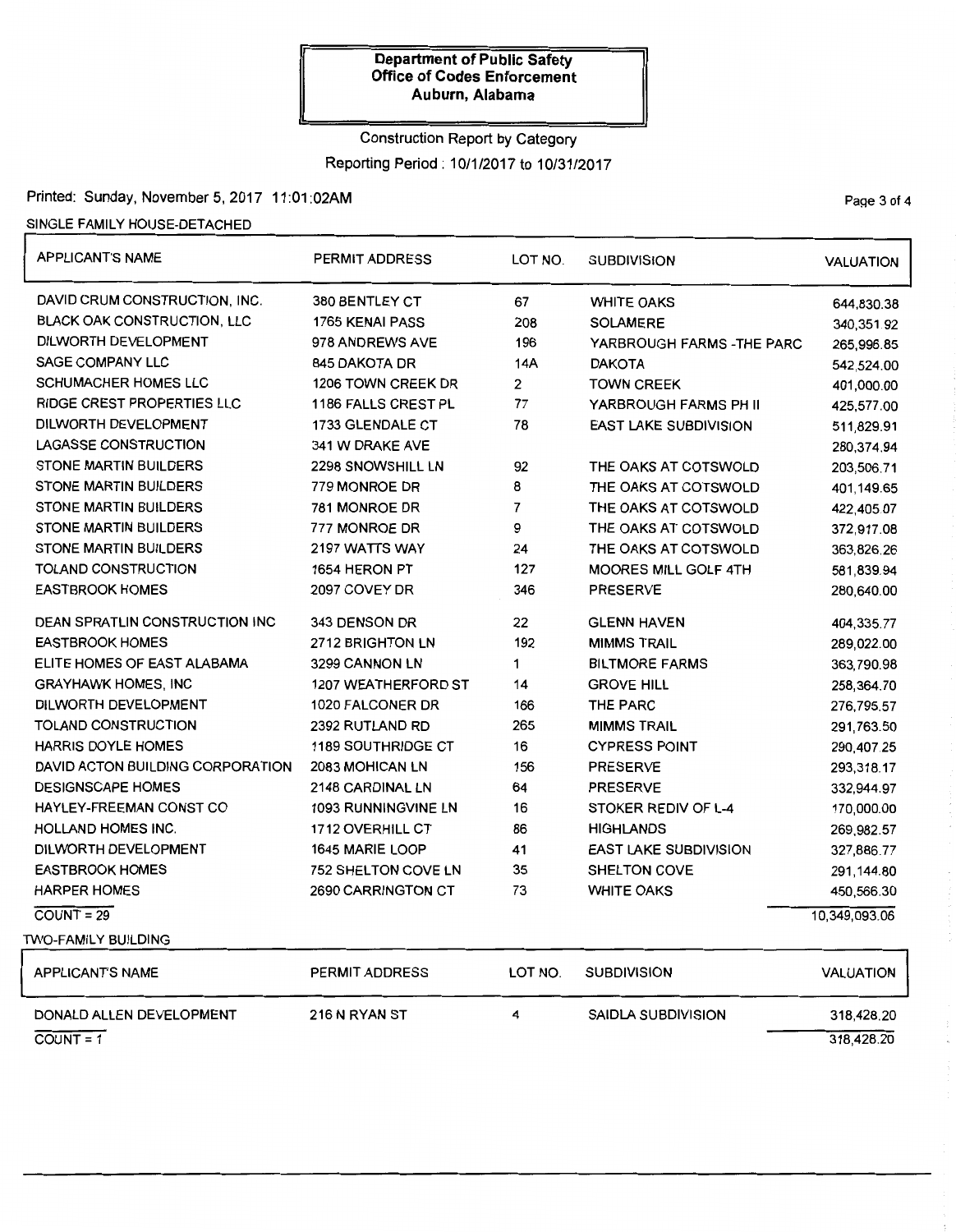Construction Report by Category Reporting Period: 10/1/2017 to 10/31/2017

Printed: Sunday, November 5, 2017 11:01:02AM

TOTAL COUNT= 79

TOTAL VALUATION = 15,726,521.48

Page 4 of 4

**BUILDING OFFICIAL**